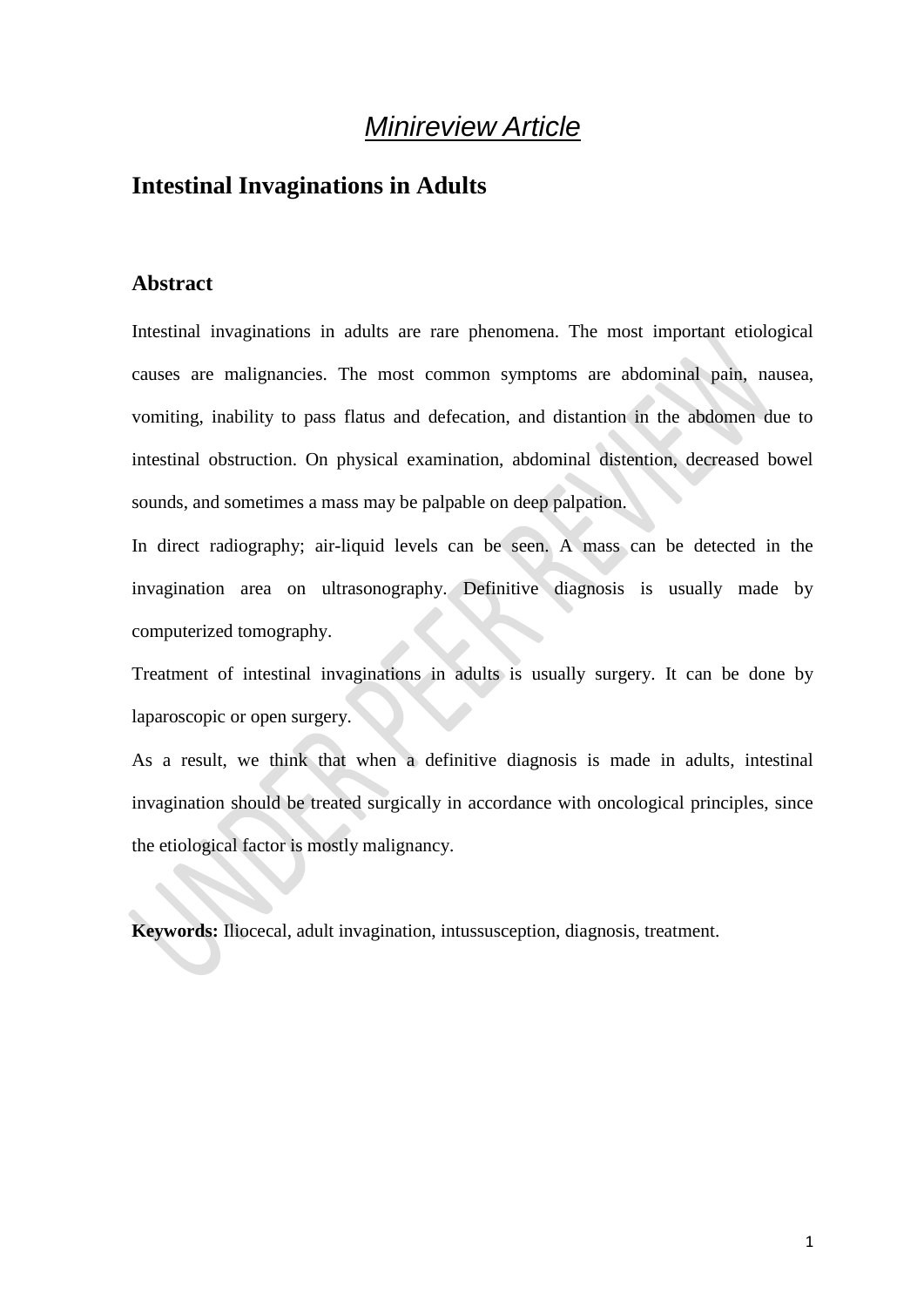## **Introduction**

Intestinal invagination (intussusception) is intertwination of the intestinal segments like a telescop. Invaginations may occur in ilioileal, ileocecal or collocolic form.The most common type is ileocecal invaginations. $1-4$  Intestinal intussusception are especially common in children under 1 year of age.<sup>5</sup> They are rare in adults and are about  $1-5\%$  cause of bowel obstruction . 1,3,4

A wide variety of factors might play a role in intestinal invaginations; The most important cause of intestinal invaginations in adults is malignancies.<sup>1,3,4,6-12</sup> It has also been reported that the etiologic cause is malignancy, especially in colonic invaginations.<sup>13</sup>

In a study by Cherni et al., it was reported that nitric oxide (NO) is the major inhibitory neurotransmitter in the enteric nervous system, inflammatory events cause excessive NO release in cases of iliocecal invagination, which results in severe relaxation of the iliocecal valve and ultimately iliocecal invaginations.<sup>14</sup> In a similar study by Kaemmerer et al., it was reported that adenovirus infections cause CD3 positive lymphocyte infiltration, which causes enlargement of peyer's patches and mesenteric lymph nodes due to inflammatory neuropathy in the mesenteric plexus, which is the cause of iliocecal invaginations.<sup>5</sup>

There are cases that are etiologically less common in adults, including intraluminal lipoma in the ileum<sup>15-17</sup>, endometriosis in the appendix and ileum<sup>18</sup>, inflammatory fibroid polyp (Vanek tumor)<sup>19,20</sup>, due to colonoscopy<sup>21</sup>, Meckel's diverticulum<sup>22</sup>, intestinal tuberculosis<sup>4</sup>, transmural diffuse large B cell lymphoma infiltration<sup>23</sup>, idiopathic<sup>24</sup>, submucosal colonic lipoma<sup>2,25</sup>, Chron's disease<sup>26</sup>, leiomyoma in the ileum<sup>27</sup>, Burkitt lymphoma<sup>28</sup>, cases of induced intestinal invagination have been reported.

A case of double ilio-caeco-colic invagination due to tumor was reported in a case report by Saclo et al. $^{29}$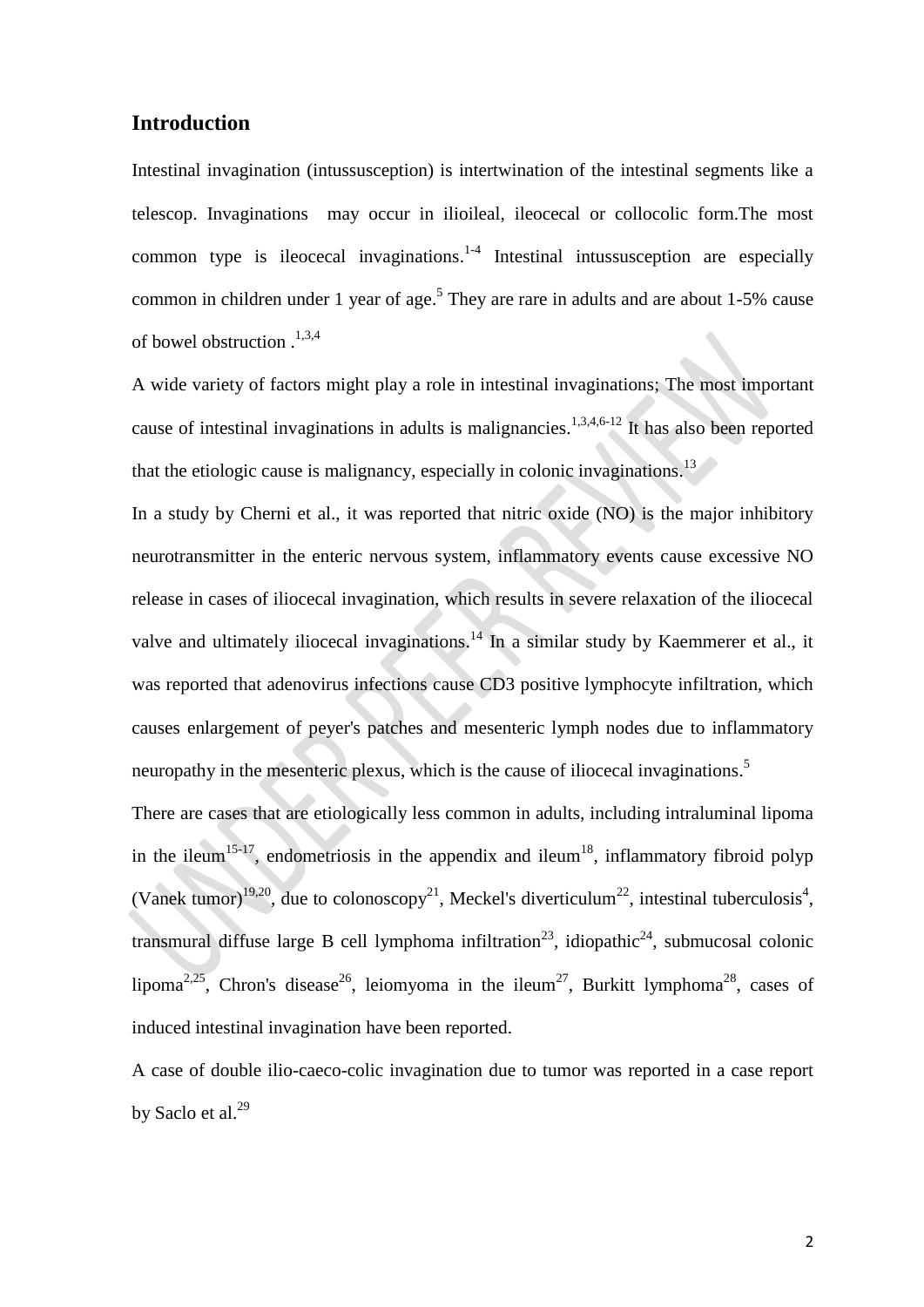Zhang et al. reported a very rare case of duodeno-duodenal invagination in a 23-year-old male patient.<sup>30</sup>

In cases of invagination, patients usually admitted to the hospital with symptoms such as abdominal pain, nausea, vomiting, inability to pass flatus and defecation, and abdominal distantion due to intestinal obstruction.

Depending on the obstruction site in the intestines, air-fluid levels may appear on the abdomen x-ray. Enlarged bowel loops and air-fluid levels may be reveal on ultrasonography.<sup>1,6</sup>

The "pseudo- kidney" appearance formed by the invaginated intestines on abdominal ultrasonography might be diagnostic.<sup>7</sup>

In intestinal invaginations, CT has the high sensitivity and specificity rates in diagnosis. 2,6,15,17,19,28

According to the results of the study by Peters et al., CT alone is sufficient for a definitive diagnosis in intestinal invaginations. 15

According to a study by Treppiedi et al., using "contrast-enhanced tomography" instead of classical CT in intestinal invaginations can significantly increase the rate of correct diagnosis. 31

Although ileocecal invaginations are rare in adults, they are cases that should be handled carefully during follow-up and treatment, as malignant causes usually play a role in etiology.

Therefore, some authors do not recommend attempting a reduction before or during the operation considering the oncological risks. $37,8$ 

However, in a retrospective study Honjo et al. reported that 28 of 44 adult invagination cases had reduction, and reduction should be attempted before or during surgery.<sup>1</sup>

3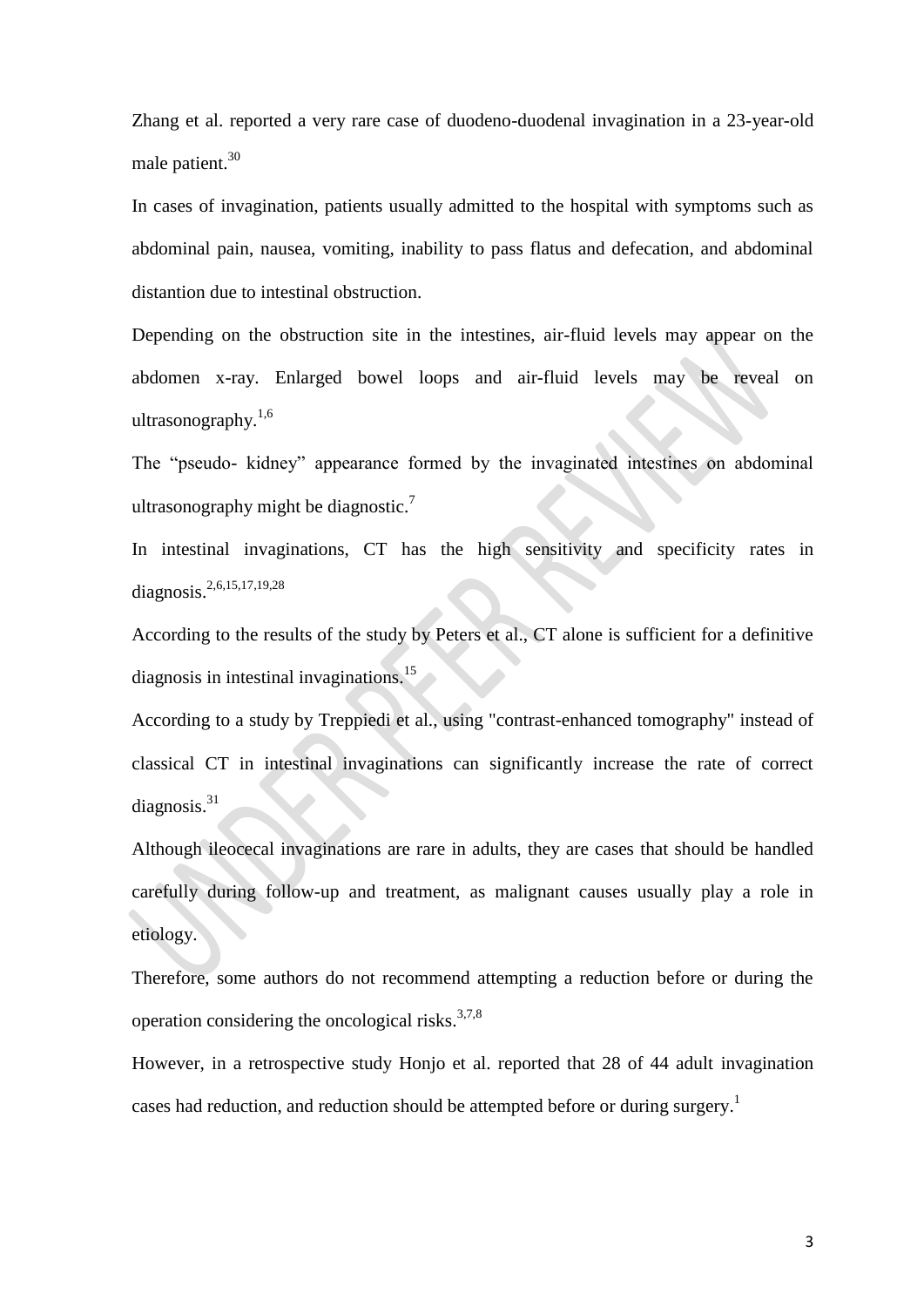Yakan et al. reported that reduction should only be attempted in ilioileal intussusions without a suspected malignancy in their study in an invagination case series of 20 cases.<sup>13</sup> In cases of invagination, reduction is generally performed by pneumatic or enema.<sup>31,32</sup> Treppiedi et al. reported in their study that pneumatic reduction should be tried before surgery in cases of invagination.<sup>31</sup>

Zhang et al. reported that they achieved successful results with endoscopic reduction in a case of duodeno-duodenal invagination.<sup>30</sup> Surgical applications in intestinal invaginations may differ according to the etiological factor, open or laparoscopic surgery can be applied.<sup>32</sup>

The width of the operation to be performed should be kept large considering the risk of malignancy, and "en bloc" resection should be performed.<sup>2,8,29</sup>

Honjo et al. in 12 adult intussusception cases<sup>1</sup>, Saito et al. in a case caused by an intestinal pedicled lipoma<sup>16</sup>, Hong performed laparoscopic resection and anastomosis in a case of lipoma-induced invagination.<sup>17</sup> However, as seen in the literature reviews, there are no cases of laparoscopic iliocecal invagination resection in large series in adults yet.

In a study conducted by Bahman, reduction was tried 3 times with an interval of 2-4 hours in invagination cases, successful results were obtained in 85% of the cases, and 52 cases of unsuccessful intestinal invagination were randomly divided into 2 groups: Laparoscopic surgery was performed in the first group of 26 people, and open surgery was performed in the other group of 26 people, and the duration of the operation, the transition period to oral nutrition, hospitalization times, wound infection rates were compared. According to the results obtained in the study; operation times were found to be significantly higher in the laparoscopic group compared to open surgery, and no significant difference was found between the two groups in terms of other criteria.<sup>32</sup> For this reason, it has been reported

4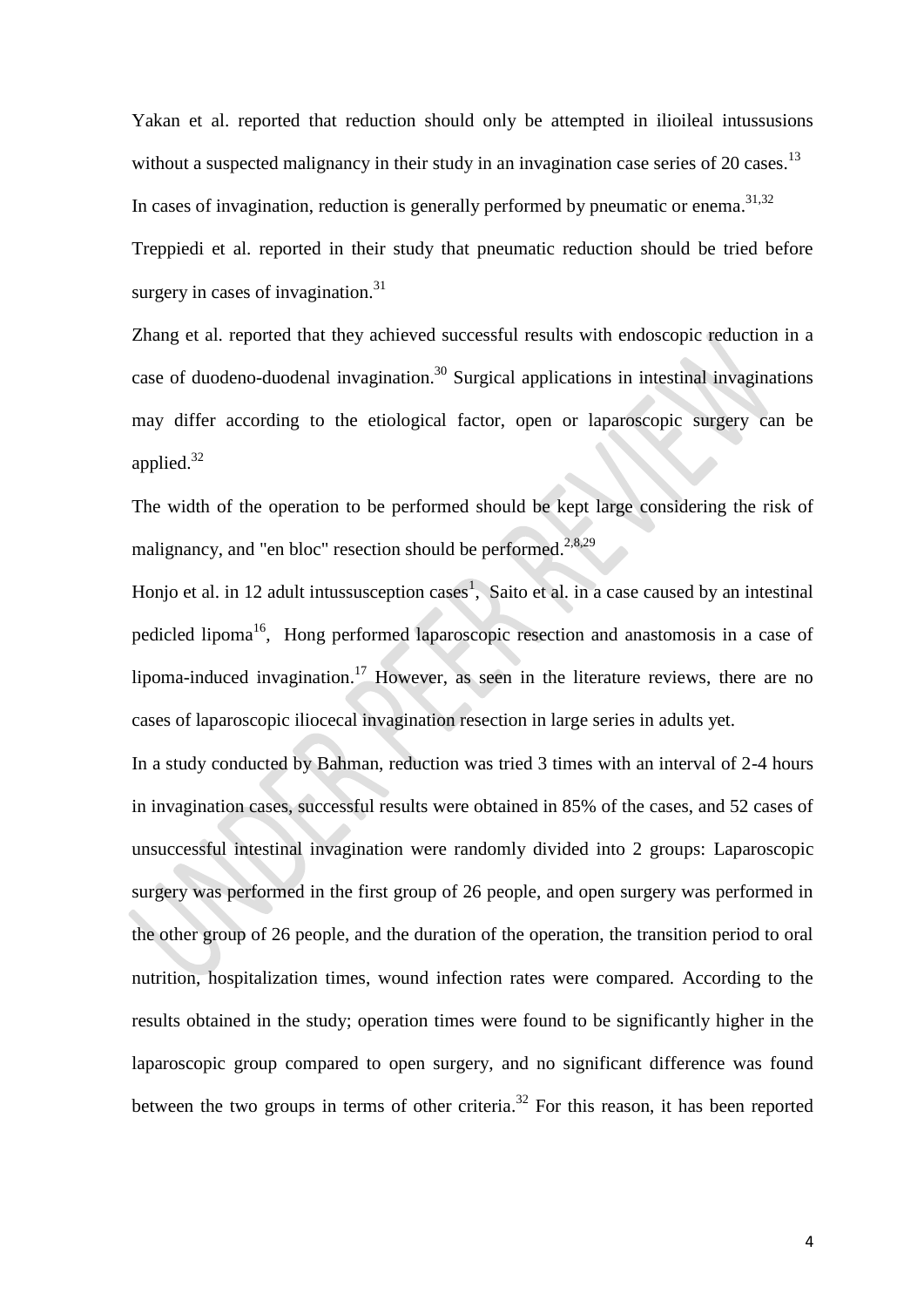that reduction should be attempted primarily in cases of intestinal invagination and that laparoscopic surgery is as safe as open surgery.

#### **Conclusion**

According to the results of our study, the most common cause of intestinal invaginations in adults is malignancies. CT is the gold standard in diagnosis. However, in many cases, the diagnosis can be made with USG. In invagination cases with suspected malignancy, oncological principles should be followed. Open or endoscopic methods can be used safely in surgical treatment.

## **References**

- 1. Honjo H,Hiroshi M,Nobuyasu K: Adult Intussusception: A Retrospective Review. World Journal of Surgery.2015;39(1):134-138.
- 2. Cordeiroa J, Corderioa L, Possaa P, Candidoa P, Oliveirab A: Intestinal intussusception related to colonic pedunculated lipoma: A case report and review of the literature. International Journal of Surgery Case Reports.2019; 55: 206-209.
- 3. Barut B,Yonder H,Sarıcı KB,Ozdemir F,et al.: Retrospective analysis of cases of intestinal invagination treated and followed-up at our clinic .North Clin Istanbul 2017;4(2):141–144.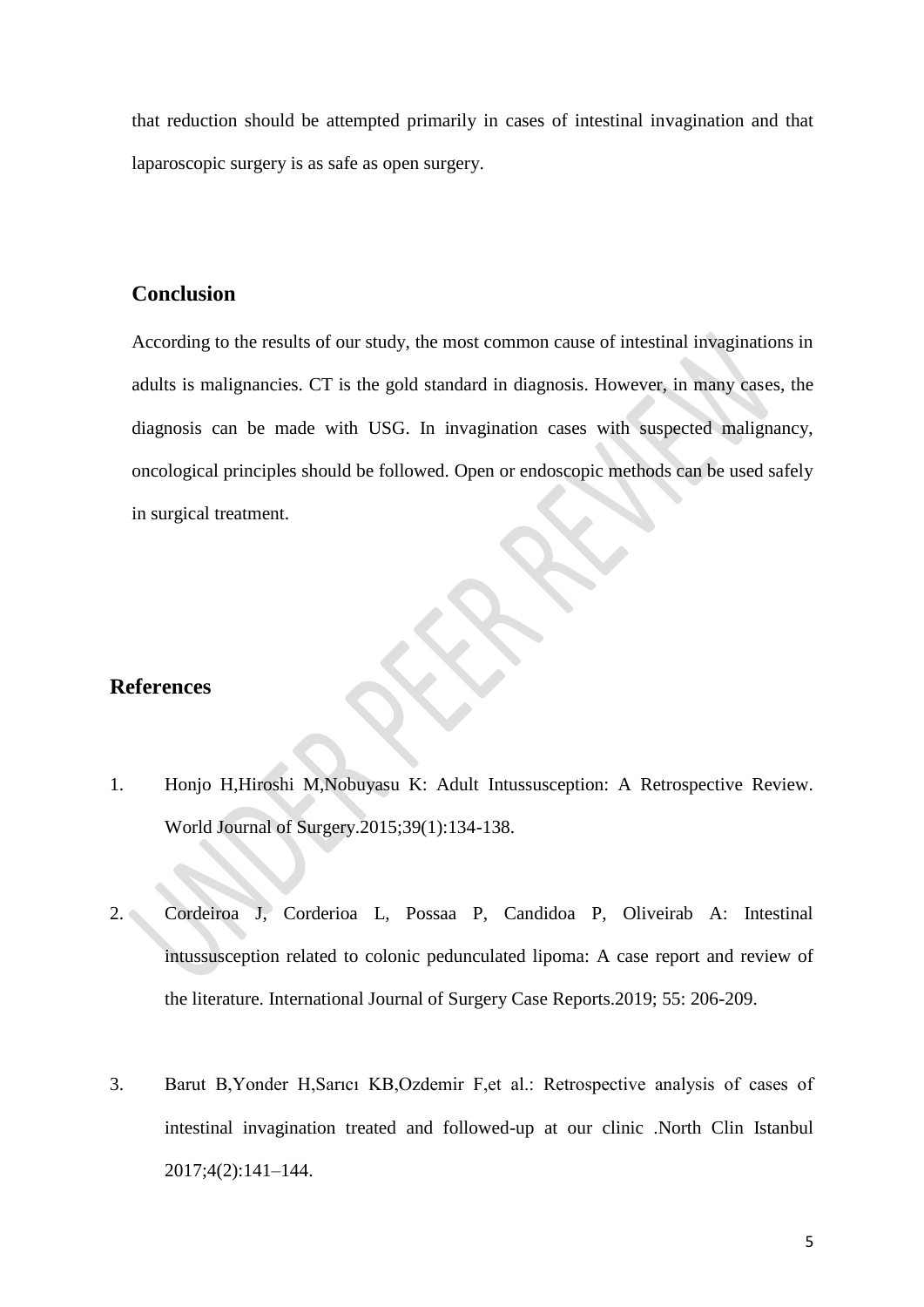- 4. Kaval S, Singhai BM, Sanieev K,Chandra PS: Adult intussusception: An institutional experience and review of literature.Archives of International Surgery.2014;4(1):25- 30.
- 5. Kaemmerer E,Jens J,Tischendorf W,Steinau G,et al.:Ileocecal Intussusception with Histomorphological Features of Inflammattory Neuropathy in Adenovirus Infection.2009;2009(2):1-4.
- 6. Lorenzo JG,Martinez AT,Ruiz L,Pastor F,et al.:Intestinal invagination in adults:preoperative diagnosis and management.International Journal of Colorectal Disease.2004:19(1):68-72.
- 7. Verre L,Rossi R,Gaggelli I,Piccolomini A,Podzemny V,Trone A: Ileocecal-colonic intussusception caused by cecal adenocarcinoma A case report. Ann Italiani di Chirurgia, 2012; pii: S2239253X12019081.
- 8. Marion J,Pollheimer T,Baumgartner VS,Pollheimer JT,Lackner H:Ileocecal intussusception caused by lung cancer metastasis. Wien Klin Wochenschrift.2009;121(11):413-416.
- 9. Carlos CS, Javier GS: Adult Intestinal Intussusception. Diseases of the Colon & Rectum.2021;64(6):645-648.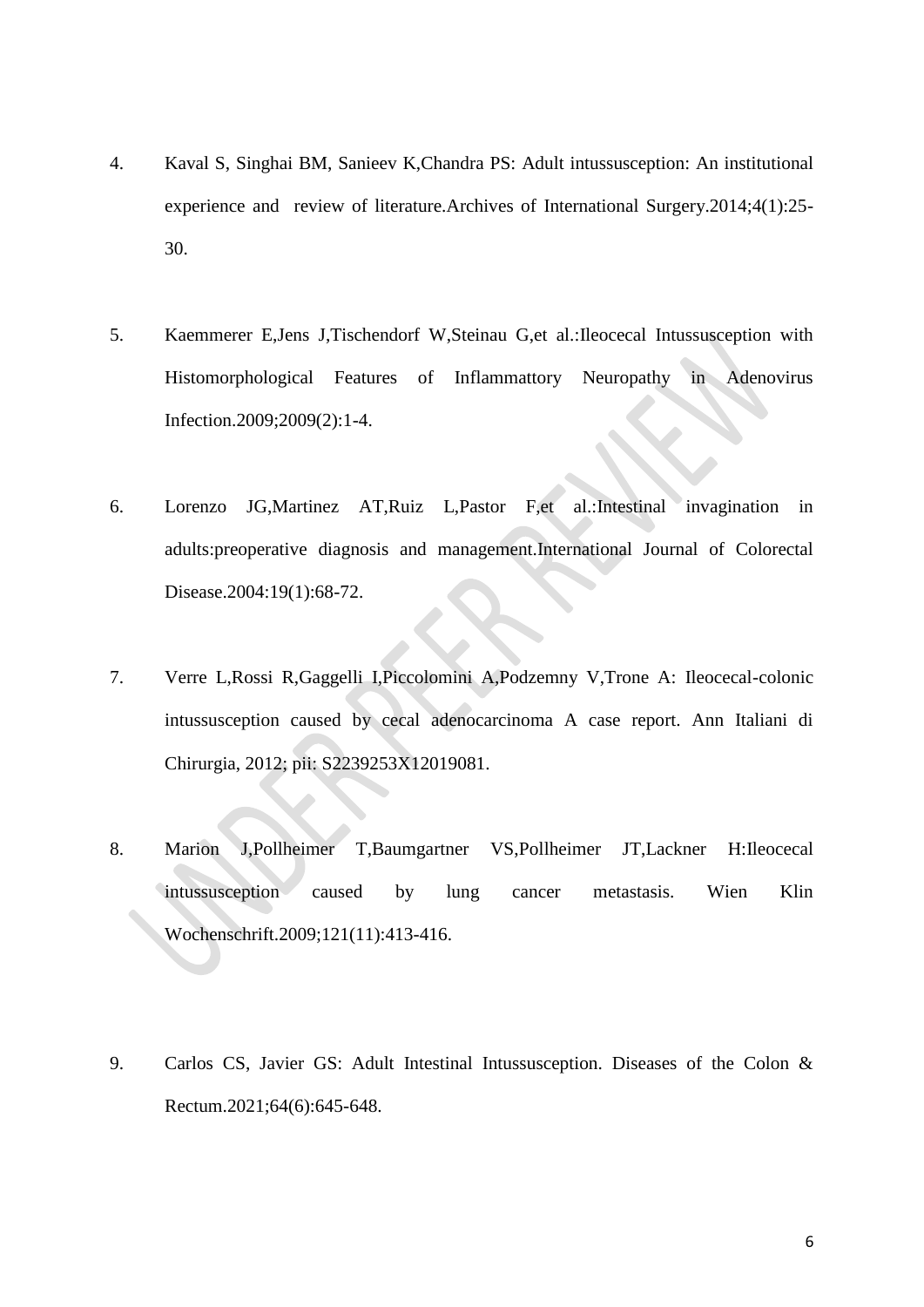- 10. Panaccio P, Fiordaliso M, Testa D, Mazzola L, Battilana M, Cotellese R,et al: Minimally Invasive Treatment of Sporadic Burkitt's Lymphoma Causing Ileocaecal Invagination.Case Rep Surg.2018. https://doi.org/10.1155/2018/6265182.
- 11. Deena I,Nina PP,Patel P,Lotfipour S: Ileocecal Intussusception in the Adult Population: Case Series of Two Patients.Western Journal of Emergency Medicine.2010;11(2):197-200.
- 12. Gruenberger EH,Hassan M,Kratzke I: Long-tract ileocolic intussusception due to mucinous adenocarcinoma of the ileocecal valve: a case report and literature.2017;2017(3).
- 13. Yakan S,Çalışkan C,Makay O,Denecli AG,et al.: Intussusception in adults: Clinical characteristics, diagnosis and operative strategies. World J Gastroenterol. 2009; 15(16): 1985-1989.
- 14. Cherni T,Parana S,Puri P: New hypothesis on the pathogenesis of ileocecal intussusception Journal of Pediatric Surgery.2007; (42): 1515–1519.4
- 15. Peters J:Ileocecal invagination-an unequivocal computer tomography diagnosis.Digitale Billdiagnostik.1985;5(4):195-196.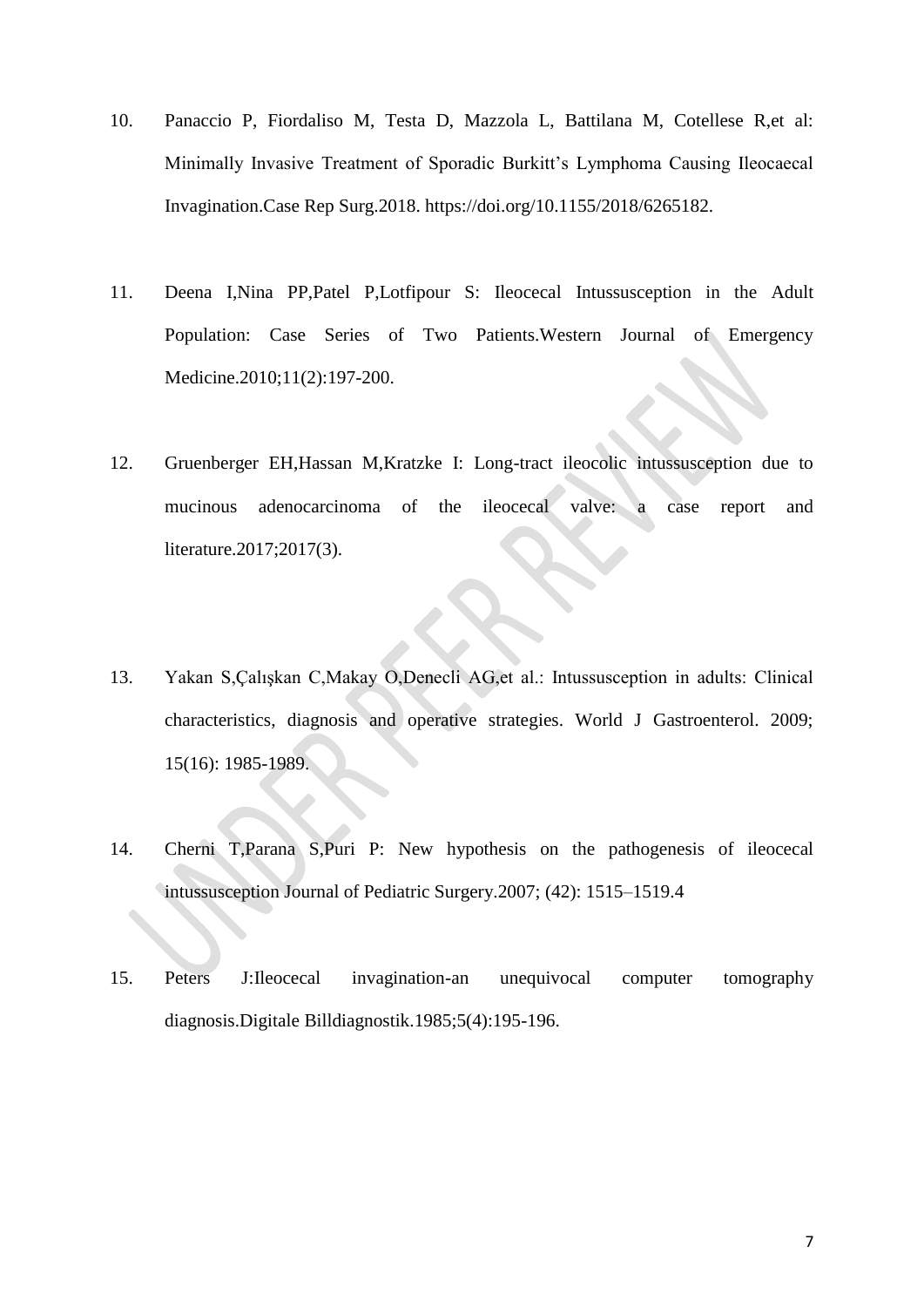- 16. Saito K, Osawa, K Morohara, K Nakamura, et al.: Laparoscopy-Assisted Resection of Ileocecal Intussusception Caused by Ileal Pedunculated Lipoma.International College of Surgeon.2013;98(4):330-333.
- 17. Hong Yu, Shuodong W, Renzhong Z, Xiaopeng Y:Single-incision laparoscopic-assisted ileal resection for adult intussusception.Journal of Minimal Access Surgery.2016;12(2):182-185.
- 18. Dainius E,Pankratjevaite L,Bradulskis S,Venskutoniskis S: Intussusception of the Appendix and Ileum Endometriosis: A Case Report.Visceral Medicine.2016;32:211- 213.
- 19. Chapa LAF, Salgado CLE, Garza CAA, Villafranca ARI, Alanís RÓC:
- Ileocecal intussusception in an adult patient caused by a Vanek tumor: Case report.2018;19(3).
- 20. Lasithiotakis, K, DG Evangelia, F Dimitrios, Athanasakis, I,Z Odysseas, Chalkiadakis, G: Ileocolic Intussusception Precipitated by Diagnostic Colonoscopy: A Case Report. Surgical Laparoscopy, Endoscopy & Percutaneous Techniques.2012;22(3):161-163.
- 21. Amir W,Hassan W,Tech W: Intussusception after Colonoscopy: A Case Report and Review of LiteratureJ of minimal Access surgery.2018;51(6):591-595.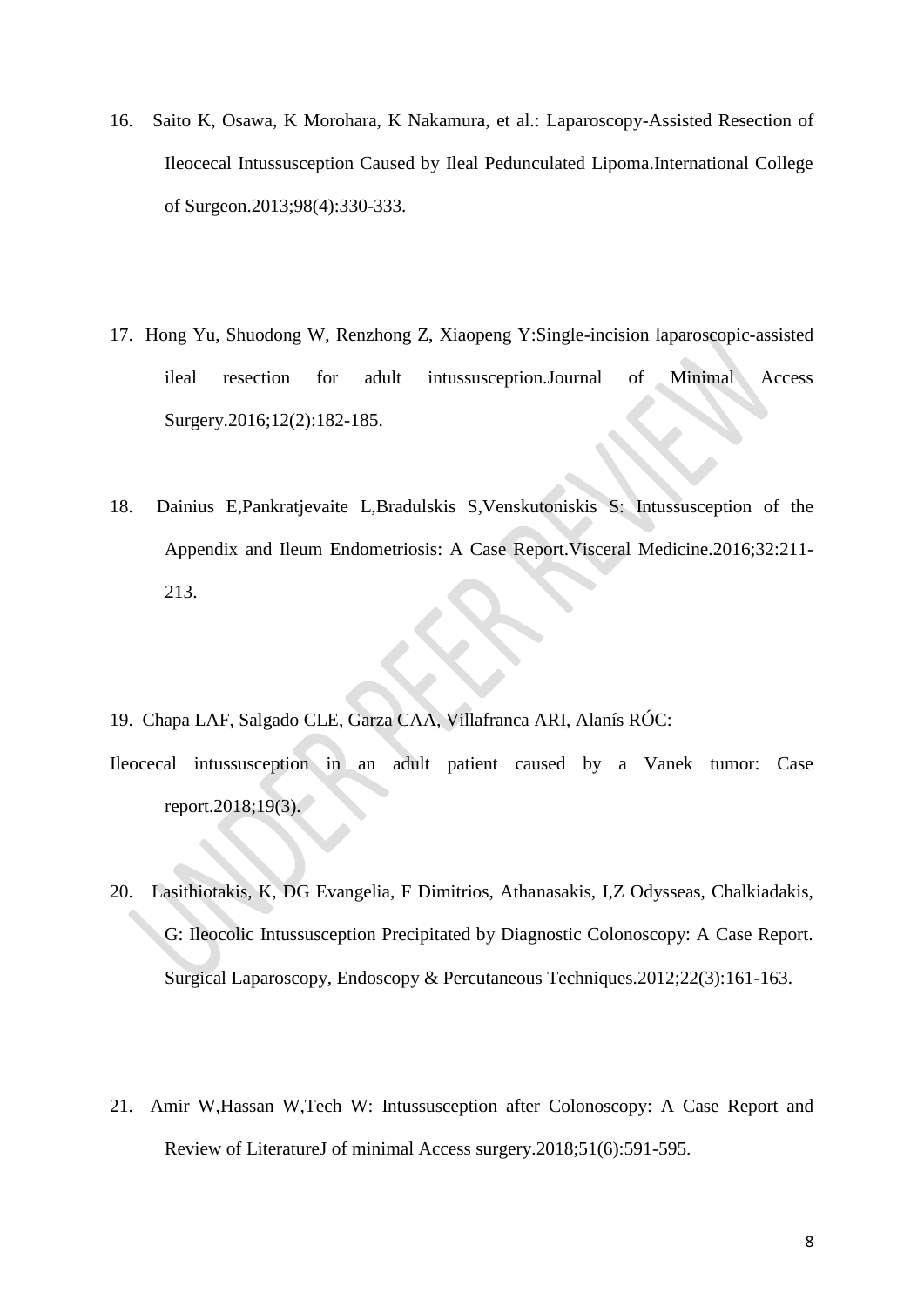- 22. Morrison J,Jeanmonod R: Intussusception Secondary to a Meckel's Diverticulum in an Adolescent.Case Reports on Emergecy Medicine.2011; doi:10.1155/2011/623863
- 23. Saka R,Sasaki T,Matsuda I,Nose Satoko,et al.: Chronic ileocolic intussusception due to transmural infiltration of diffuse large B cell lymphoma in a 14-year-old boy: a case report.AJE.2015;4:366.
- 24. Harma M,Harma M,Karadeniz G,Arıkan I,et al.: Idiopathic ileoileal invagination two days after cesarean section.The Journal of Obstetrics and Gynecology Reseach.2011;37(2):160-162.
- 25. Ozen O, Guler Y, Yuksel Y. Giant colonic lipoma causing intussusception: CT scan and clinical findings. Pan Afr Med J. 2019;32(27).
- 26. Jabi R, Elmir S, Quryemchi M, Bouziane M: Acute Intestinal Invagination: An Exceptional Method of Revealing Crohn's Disease. Cureus.2021;13(10).
- 27.Bouali M, Yousra EB, Bakouri AE, Bensardi F, Hattabi KE, Fadil A: Acute Intestinal Invagination in Grelic Leiomyoma. Asian Journal of Research in Surgery.2021;5(2):14-17.